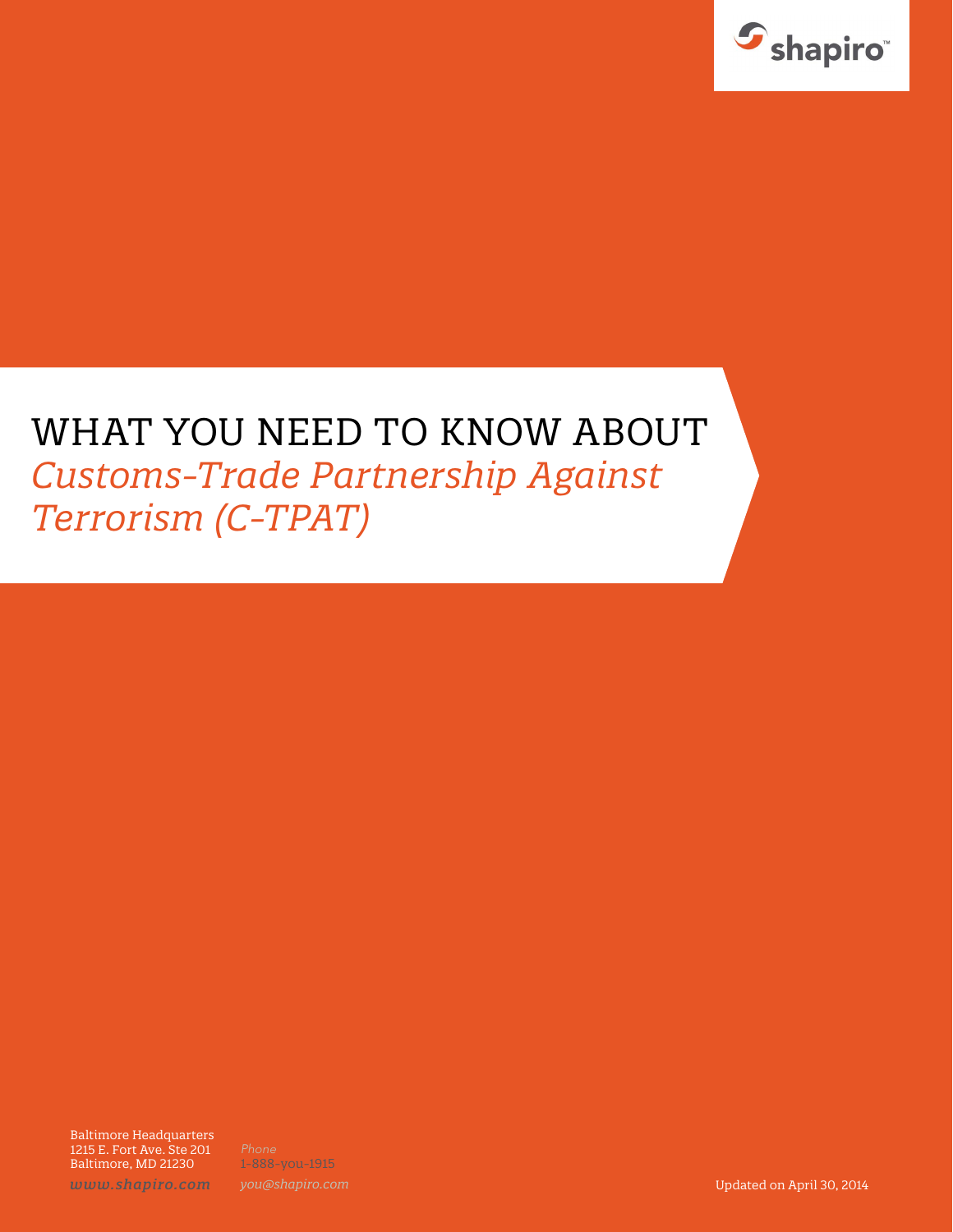

## **What is C-TPAT?**

The Customs-Trade Partnership Against Terrorism program is a voluntary initiative designed by U.S. Customs and Border Protection (CBP) that focuses on the development of cooperative relationships between Customs and the business community. The goal of this program is to strengthen the security of our borders as well as the security of the overall supply chain while facilitating the flow of legitimate trade.

C-TPAT offers businesses an opportunity to play an active role in the war against terrorism. By participating in this first worldwide supply chain initiative, companies will ensure a more secure supply chain for their employees, suppliers and customers.

### **What are the benefits to C-TPAT members?**

*CBP offers the following benefits to C-TPAT members:* 

- A reduced number of inspections and reduced border wait times certified C-TPAT partners are 5 times less likely to receive Customs examinations even while the overall exam rate has increased in recent years.
- A C-TPAT supply chain specialist to serve as the CBP liaison for validations, security issues, procedural updates, communication and training.
- Access to C-TPAT member status through the Status Verification Interface.
- Self-policing and self-monitoring of security activities.
- C-TPAT certified importers receive targeting benefits by receiving a "credit" via the CBP targeting system.
- Certified C-TPAT importers are eligible to access to the FAST lanes on the Canadian and Mexican borders.
- Certified C-TPAT importers are eligible for the Importer Self-Assessment Program (ISA) which results in removal from the pool for Focused Assessment.
- C-TPAT members will receive up to 50% penalty mitigation for Importer Security Filing (ISF) 10+2 penalties.
- C-TPAT members receive consideration for penalty mitigation for Bio-Terrorism Act related penalties.
- C-TPAT certified highway carriers, on the Canadian and Mexican borders, benefit from their access to expedited cargo processing at designated FAST lanes. These carriers are eligible to receive more favorable mitigation relief from monetary penalties.
- C-TPAT certified Mexican manufacturers benefit from their access to the expedited cargo processing at the designated FAST lanes.
- All certified C-TPAT companies are eligible to attend CBP sponsored C-TPAT conferences.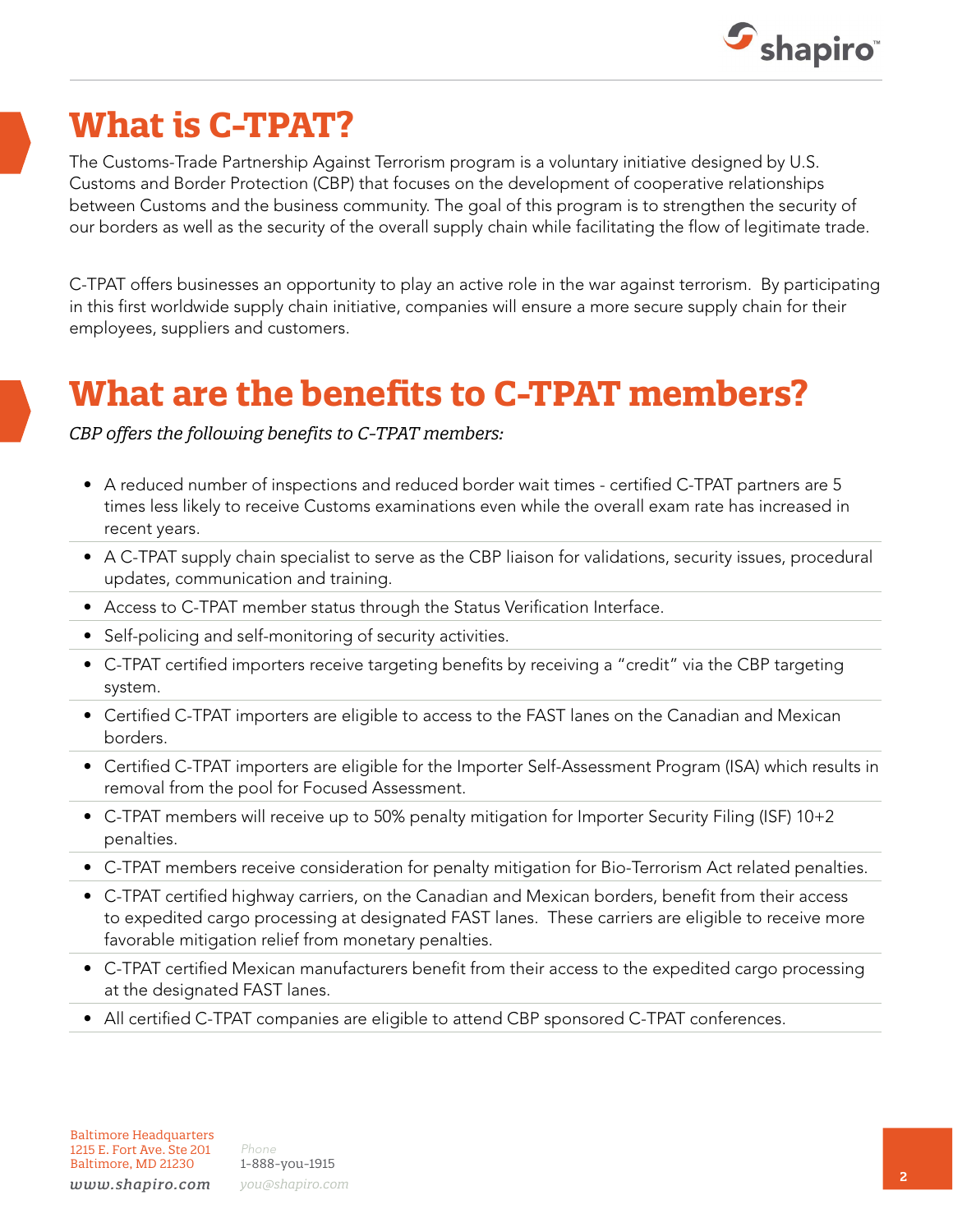

- C-TPAT participants have access to the C-TPAT Public Document Library Board where Customs will share best practices among C-TPAT members, as well as C-TPAT Partner Direct Messaging communications platform and C-TPAT Partner Document Exchange via the C-TPAT Portal.
- Validated C-TPAT participants receive even fewer inspections. If your shipment is selected for examination, your container will receive priority and move to the front of the line.
- For those validated C-TPAT participants who exceed the minimum security standards and employ best practices, Customs is promising a true "green lane" with no security inspections and infrequent random inspections. Containers to be inspected will move to the front of the line.
- If you have multiple containers on a bill of lading and one is selected for exam, CBP will allow the other containers to be pulled from the pier, thus saving costly demurrage charges.
- C-TPAT lets importers establish a relationship with Customs without the specter of regulatory audit issues.
- C-TPAT offers a unique opportunity to participate in process with government.

### *Other benefits companies have realized by participating in C-TPAT include:*

- The incorporation of good sound security practices and procedures into existing logistical management methods and processes
- Enhanced integration of purchasing, transportation, and receiving processes
- Greater supply chain integrity
- Closer relationship with business partners
- Reduced inventory cycle time due to a more efficient supply chain
- More predictable deliveries due to fewer exams
- Reduced cargo theft and pilferage
- Stronger brand name protection
- Improved asset utilization
- Greater efficiency between internal and external functions
- Improved security for their work force
- Safer, more secure working environment
- Improved marketability
- Enhanced public image
- Understanding the end to end process, including knowing each entity along the supply chain

According to a report from the IBM Center for the Business of Government, C-TPAT participation provides direct and collateral benefits in the following areas: asset visibility and tracking, personnel security, physical security, standards development, supplier selection and investment, transportation and conveyance security, building organizational infrastructure awareness and capabilities, collaboration among supply chain parties, proactive technology investments, Total Quality Management (TQM) investments, and voluntary security compliance.

*Phone* 1-888-you-1915